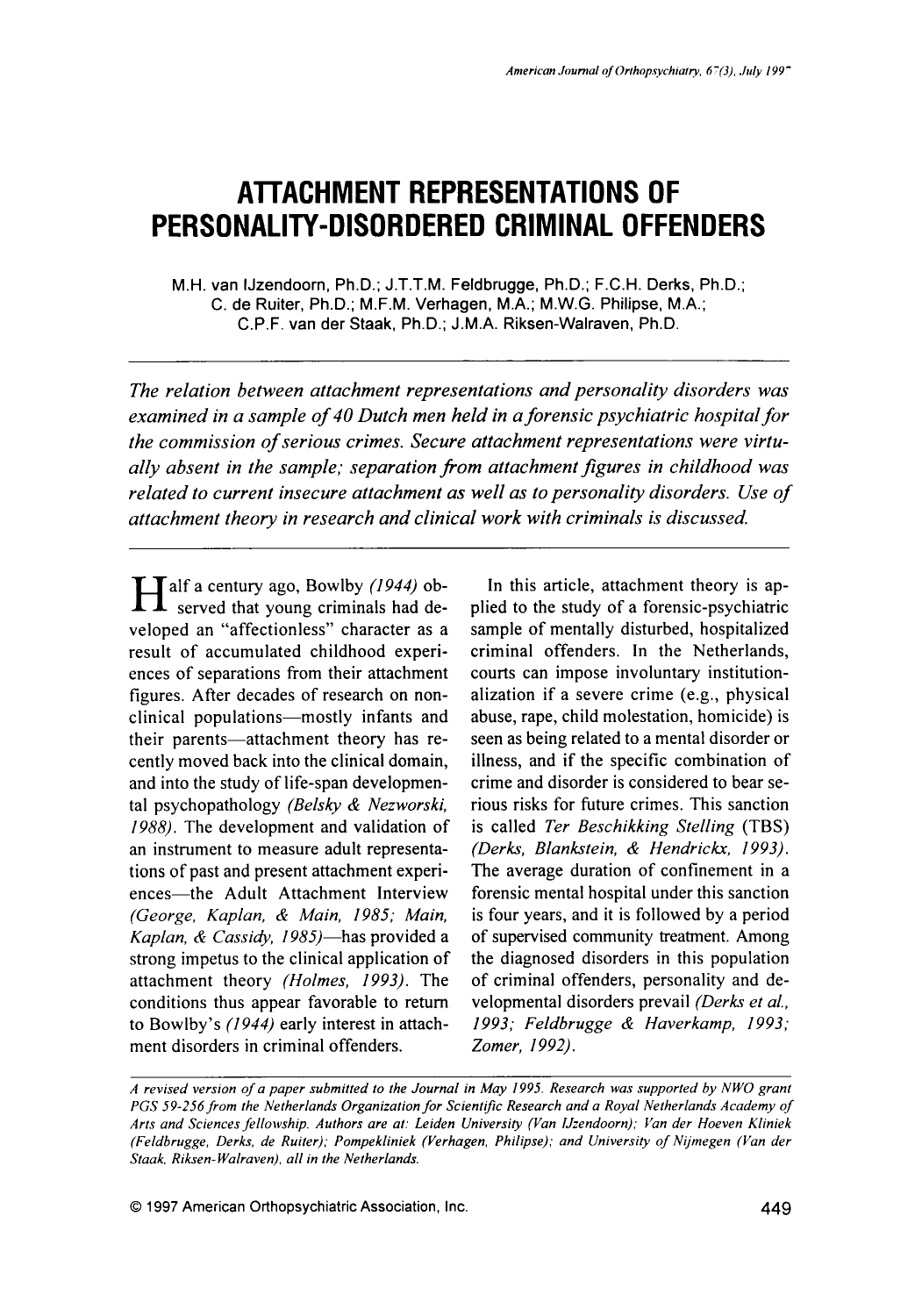#### **INSECURE ATTACHMENTS AND PERSONALITY DISORDERS**

In a previous study, which provided some of the hypotheses for the current investigation, Feldbrugge *(1986)* noted that treatment in forensic units is often stalemated when the patient either avoids or attempts to manipulate the therapist. These patterns seemed to be a repetition of childhood relationships with parents and other attachment figures. If the establishment of a therapist-patient relationship may be considered to be modeled on past attachment relationships, as Bowlby *(1988)* contended, this suggestion fits into the framework of attachment theory, in which two main types of insecure attachment have been described (Main, et al., *1985).* 

Insecure-dismissing persons seem to minimize their attachment concerns and to avoid becoming deeply involved in attachment relationships. Their childhood attachment experiences of rejection may have made them cautious about establishing new and potentially disappointing intimate relationships. They may not be inclined to engage in therapeutic relationships either (absence of contact). Insecure-preoccupied persons seem to maximize their attachment concerns and to be ambivalent about attachment relationships. On the one hand, they would like to be less dependent on attachment figures, especially their parents; on the other hand, they still seem to be enmeshed with and angry about past attachment experiences. Their childhood attachment experiences of parental role-reversal and overinvolvement may have influenced their overly concerned view of (old and new) intimate relationships (Main et al., *1985).* It can be hypothesized that they will also become angrily overinvolved in and abusive of a therapeutic relationship (abuse of contact).

Mental disorders can play a significant role in the development of criminal behavior (Monahan, *1992;* Tiihonen, *1993).* Mentally disturbed persons are overrepresented among those who commit violent crimes,

and violent offenders are overrepresented in mentally disturbed populations (Bourget & Labelle, *1992;* Wesseley, Castle, *Dou*glas, & Taylor, *1994;* Yarvis, *1990).* However, studies on the relation between type or severity of mental disturbances and the offenders' reaction to therapy are virtually absent (Feldman, *1993).* 

Although we expect personality disorders to contribute independently to the explanation of the behavior of mentally disturbed criminal offenders, they may be related to attachment insecurity as well. Disturbed parent-child relationships have been found to play a significant role in the development of personality disorders (Kernberg, *1978;* Millon, *1981).* Lack of parental warmth may be characteristic of the childhood experiences of schizoid persons, and parental rejection and hostility may be found more often in persons who are paranoid, avoidant, or antisocial. In a recent prospective-cohorts-design study, Luntz and Widom *(1994)* documented the relation between early childhood abuse/neglect and adult antisocial personality disorder (see *also,* Oliver, *1988).* An association between negative childhood experiences--particularly in the context of the relationship with the parents-and the development of personality disorders has been documented (Millon, *1981).* 

Furthermore, mentally disordered subjects more often display representations of insecure attachment experiences and relationships than do nonclinical subjects. Melges and Swartz *(1989),* reporting on oscillations of attachment in borderline personality disorders (BPD), noted that the problem of regulation of interpersonal distance is at the core of BPD. Fonagy *(1993)*  found a considerable overrepresentation of preoccupied attachment in his group of borderline patients. Livesley, Schroeder, and Jackson *(1990)* investigated attachment pathology in dependent personality disorder, and concluded that insecure attachment is an important causal factor in the development of this type of personality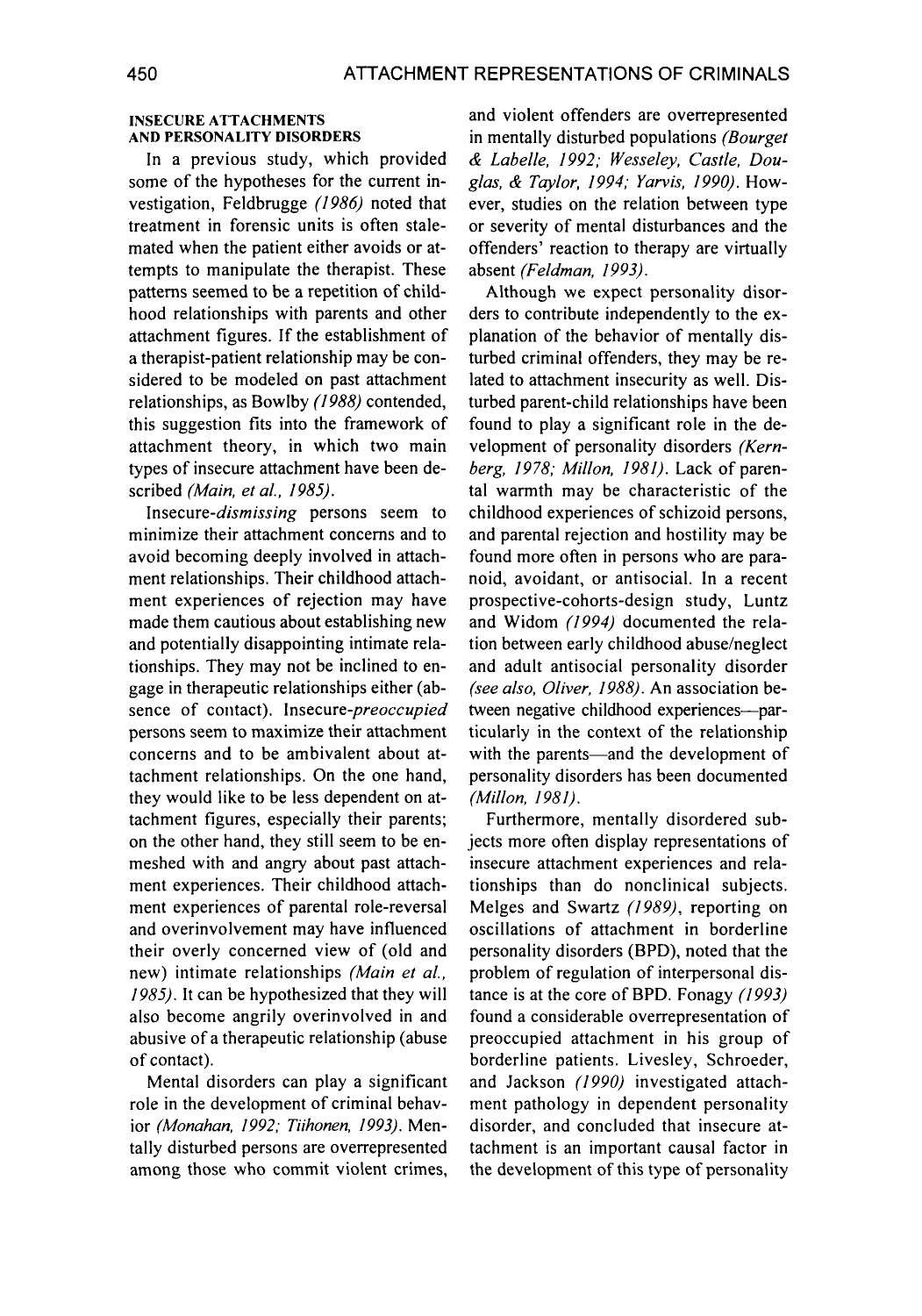disorder. Sheldon and West *(1990)* have shown that both desire for and fear of an attachment relationship are more characteristic of the avoidant personality disorder than either lack of social skills or social discomfort. In general, dysfunctional attachments are cardinal features of most *DSM-Ill-R* personality disorders *(American Psychiatric Association, 1987; West* & *Sheldon- Keller, 1992).* 

In sum, it is hypothesized that early childhood experiences with attachment and separation influence representations of attachment in adulthood as well as the development of personality disorders. In particular, discontinuous and institutionalized child-rearing arrangements, which imply accumulating experiences of separation from attachment figures, may lead to insecure attachment in adulthood as well as to personality disorders. Both adult attachment and personality disorders may affect the therapeutic relationship during treatment. The more insecure patients are expected to show more—or more severe personality disorders; and they may cause more problems in therapeutic relationships during treatment. Patients with more severe personality disorders are also expected *to*  create more problems in their relationship with the staff than are less disturbed patients.

## **METHODS**

#### *Subjects*

Potential candidates for inclusion in the study were all patients consecutively admitted to either of two Dutch forensic psychiatric hospitals, the Van der Hoeven Kliniek and the Pompekliniek, between January 1991 and July **1,** 1993. Only data on native male patients with TBS will be reported. Female patients were excluded because their number was very small and they may represent a different population from male offenders *(Maden, Swinton,* & *Gunn, 1994).* Data on patients who were admitted on other legal grounds were also excluded from the analyses because they too may differ in terms of diagnosis and demographics (e.g., age). Finally, patients from ethnic minorities were excluded because of potential validity problems with verbal measures. Of the native male TBS patients  $(N=60)$ , 20 refused to cooperate before or at some point during the study, or dropped out for external reasons, such as referral to another hospital. Effective nonresponse rate, therefore, was 33%. The age of subjects at intake was 27.6 years *(SD=*  6.5). Fifty-five percent of subjects were raised in institutional care. Fifty percent had committed a severe violent crime such as murder, and 42% were sentenced because of a sexual crime such as child molestation or rape.

## *Procedures and Measures*

Subjects were interviewed using the Adult Attachment Interview (AAI) and the Structured Interview for Disorders of Personality-Revised (SIDP-R, translated and validated in the Netherlands by Van den Brink and De Jong *[1992/).* Therapists were asked to complete the Dutch Forensic Staff-Patient Interaction Inventory (DFSI) to assess the quality of the patients' interactions with the staff *(Derks* & *Verhagen, 1991).* Information about child-rearing history was derived from files that had been prepared in the course of the judicial procedures.

*Adult Attachment Interview.* The AAI *(George et al., 1985)* is a semistructured instrument containing 15 questions in a set order, and follow-up probes. It asks for general descriptions of attachment relationships in childhood, specific supportive memories, and descriptions of current relationships with parents and other attachment figures. The instrument assesses current mental representation of past attachment experiences *(Main et al., 1985),* and it meets stringent psychometric criteria, not only in terms of reliability, but also in terms of discriminant and predictive validity *(Van IJzendoorn, 1995).* In a number of cross-cultural studies, the AAI was found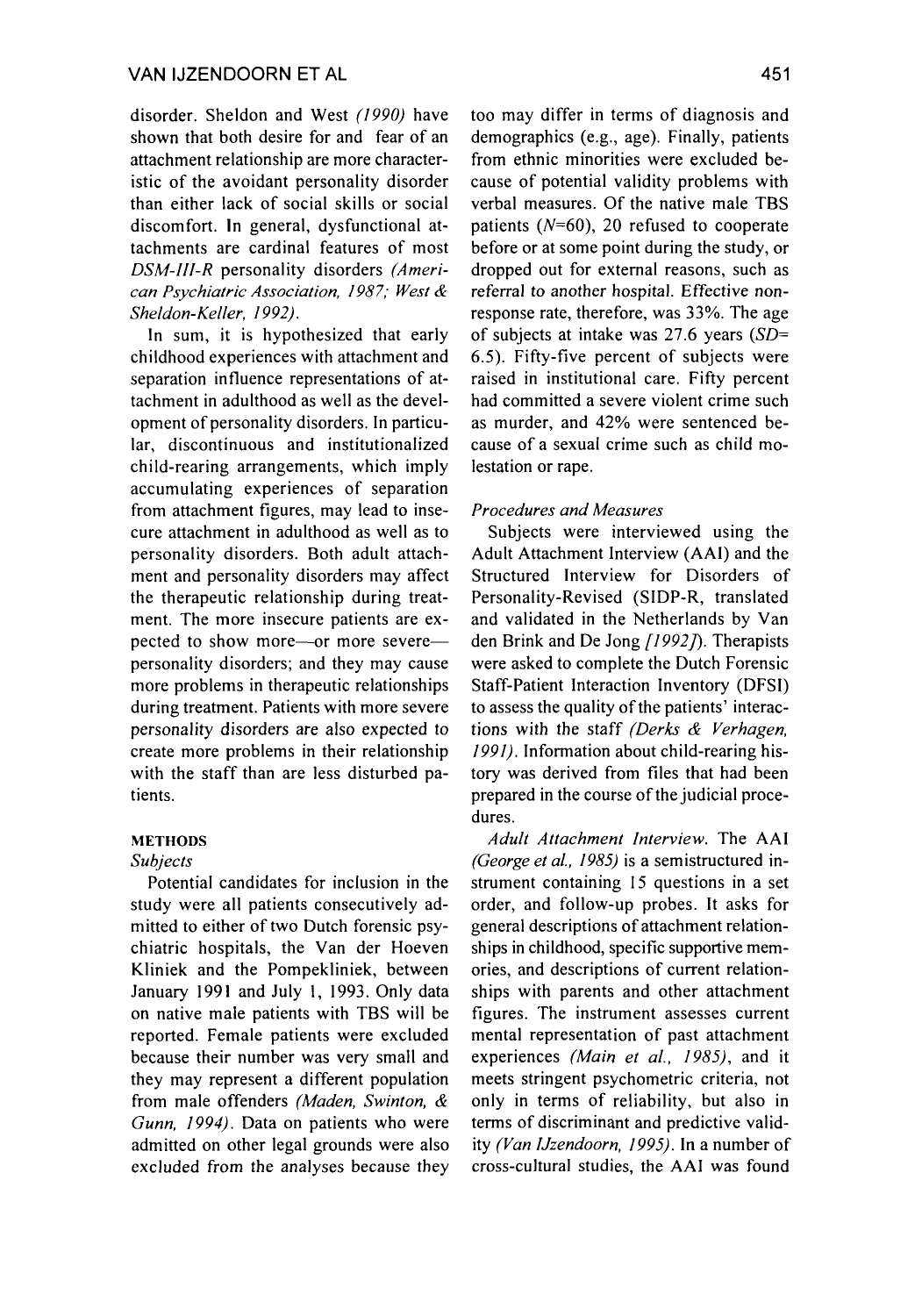to be stable over time; independent of interviewer effects or response bias; and unrelated to IQ, general discourse style, and autobiographical memory of nonattachmentrelated childhood events *(Bakermans-Kranenburg* & *Van IJzendoorn, 1993).* Predictive validity has been assessed in more than 20 studies by different research groups in different countries *(e.g., Fonagy, Steele,* & *Steele, 1991; Van IJzendoorn, 1995).* 

The interviews were carried out by the research staff of both hospitals, who had been trained to apply the AAI by experienced coders. Verbatim transcripts were coded by the first author, who was blind to the other data in the project. A second coder classified 25% of the transcripts independently. These transcripts were randomly selected, and agreement was 88% *(kappa=.75)* on the level of the forced, three-way classifications, and 90% *(kappa=.81)* for the five-way AAI classifications, including the unresolved and the cannot-classify categories *(Main* & *Goldyyn, 1993).* 

The coding of AAI transcripts generated three main adult attachment classifications: Autonomous (F), Dismissing (Ds), and Preoccupied (E) attachment, and two secondary ones. If problems arose with classifying subjects into one of three main categories, the coder could decide to place them into a so-called cannot-classify (CC) category (Hesse, 1996), and the subjects were then forced into one of the main categories. The unresolved (U) category was used if the interview showed signs of unresolved experiences of trauma, usually involving loss of attachment figures. The unresolved classification was superimposed on the three main classifications and, as with the CC category, unresolved subjects were forced into one of the three main categories *(Main* & *Goldnyn, 1993).* As in most studies with the AAI, findings will be reported on the level of the forced, three-way (Ds, F, **E)** classifications, as well as on the level of the five-way (Ds, **F,** E, U, CC) classifications (Van IJzendoorn, 1995).

For the purpose of statistical analyses, a continuous AAI insecurity scale was constructed, based on a differential weighting of the classifications. The autonomous subjects were assigned the lowest score (I); the dismissing and preoccupied subjects were ascribed a moderate insecurity score *(2);* the unresolved and cannot-classify subjects received the highest score **(3).** In the current sample, there were no (forced) autonomous subjects who were, at the same time, considered as unresolved or cannot classify. Therefore, U and CC categories were additional signs of insecurity over and above the insecure main classifications. The weighting is analogous to the independently constructed infant-insecurity scale by Lyons-Ruth and Block *(1993).* 

*Child-rearing characteristics.* During criminal proceedings, considerable detail on the personal history and childhood experiences of the subjects was compiled. From these files, information was selected on family-structure, main caregivers (biological parents, adoptive parents, institutions, or a combination of these); disruptions in the continuity of the child-rearing arrangement (e.g., parental divorce); and previous contacts with the mental health circuit.

*Structured Interview for Disorders of Personality-Revised.* The Structured Interview for DSM-Ill-R Personality Disorders *(Pfohl, 1989)* is widely used for research and clinical purposes, and its psychometric quality is good. In this study, the SIDP-R was done by teams of two researchers (for a similar procedure, see Mellman et al. *[1992J).* All the interviewers were blind to the attachment classifications. Both interviewers scored the interview independently during the sessions. Each symptom was scored as either present or absent. All interviews were tape-recorded. Average duration of the interviews was three hours. After the interview, the researchers compared scores; average agreement was **87%;** average interrater correlation across all personality disorders was **.61.** In case of disagree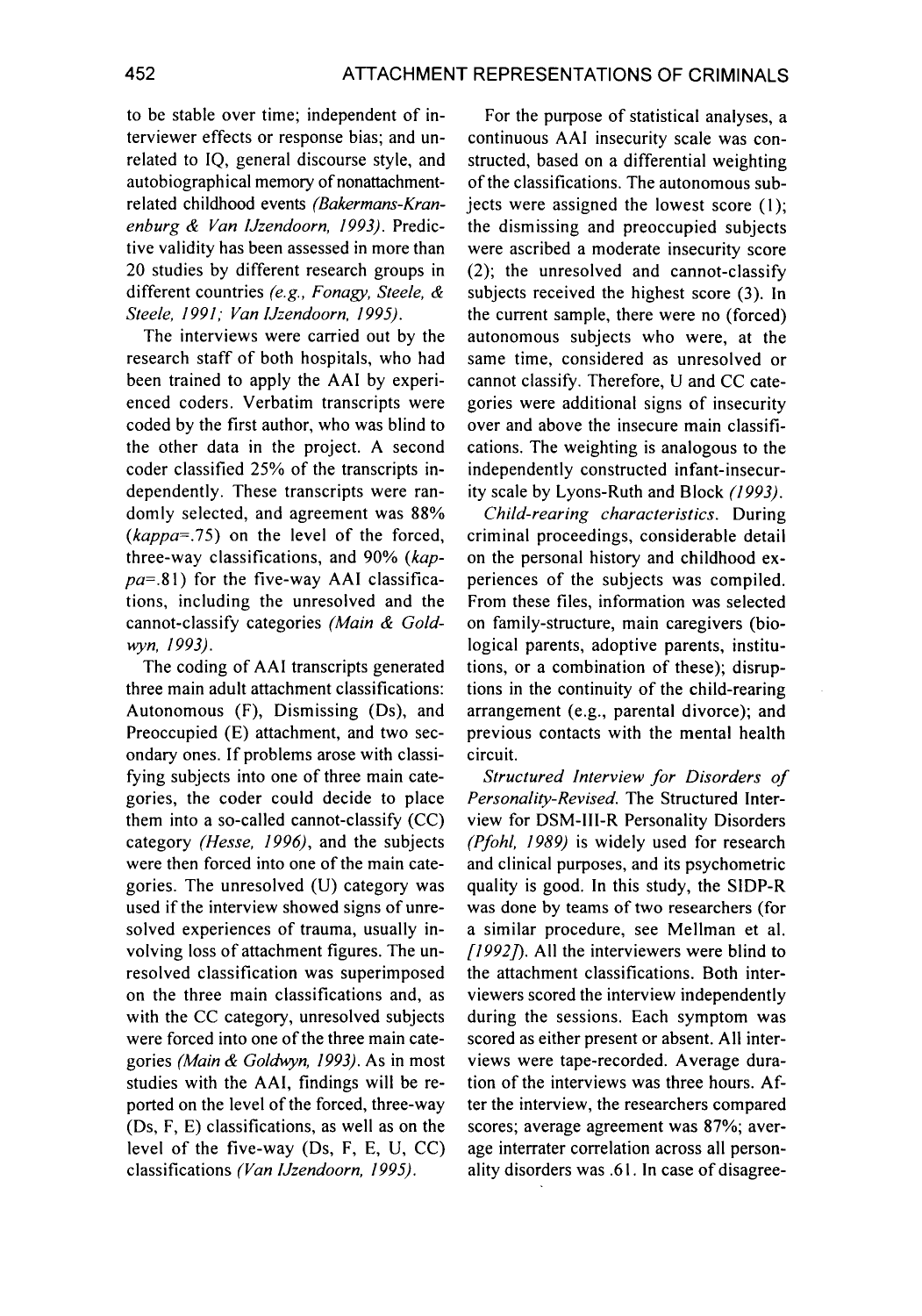ment, the relevant fragments of the tape recording were replayed in order to reach consensus. **All** analyses have been based on consensus scores; both categorical scores (number of disorders) and dimensional scores (number of criteria met for each disorder) were used.

*Dutch Forensic Staff-Patient Interactions Inventory (DFSr).* Feldbrugge's *(1986)*  differentiation of absence and abuse of contact emerged from a post-hoc content analysis of treatment reports. In an attempt to develop a more empirically sound procedure for the assessment of therapeutic relations in a forensic hospital setting, Derks and Verhagen *(1991)* reformulated the statements that inspired Feldbrugge to make this differentiation and developed a preliminary questionnaire. This 76-item instrument was presented to the therapeutic staff of Van der Hoeven Kliniek, who were asked to score their relationship with the patients on each item. Factor analysis of these ratings produced six scales with satisfactory reliability *(alphas* between .66 and .88), which could be interpreted as subdimensions of absence and abuse of contact: angry dominance, rejection, inaccessibility, hostility, lack of empathy, and submission. Combination of the scores for rejection and inaccessibility yielded an overall score for absence of contact; combination of the scores on the other scales yielded an overall score for abuse of contact. The resulting

DFSI-scales (41 items) were used in the present study. Three to five therapists rated the same patient on the DFSI; to enhance reliability, their mean score was used in the analyses. Because alpha reliability of the submission scale in this study was unacceptably low  $(<.60)$ , this scale was excluded from the analyses.

## **RESULTS**

*Adult Attachment Classifications Distribution* 

In the forensic sample  $(N=40)$ , the autonomous subjects *(5%)* were strongly underrepresented compared to the percentage of autonomous subjects in the combined samples of nonclinical subjects (56%), as reported by Van IJzendoorn and Bakermans-Kranenburg *(1996).* The forensic distribution differed significantly from the nonclinical distribution ( $\chi^2[d=3; N=768]$ = 45.16;  $p<.0001$ ), and Haberman's adjusted residuals showed that the differences were located in the percentage of autonomous  $(F)$  and of unresolved/cannot classify (U/CC) subjects. The former category was strongly underrepresented and the latter was strongly overrepresented in the forensic sample (see **TABLE** I). Compared to the combined low-SES samples, similar differences were found in the forensic sample  $(\chi^2[df=3))$ *N=390]=23.63; p<.OOOl).* Compared to the combined clinical samples, however, the distribution of the forensic sample did not deviate  $(\chi^2[df=3; N=180] = 2.36; p=.52)$ .

| DISTRIBUTIONS OF ADULT ATTACHMENT CLASSIFICATIONS IN              |
|-------------------------------------------------------------------|
| THE FORENSIC SAMPLE (N=40) AND IN NORMAL AND CLINICAL POPULATIONS |

|                     |              |              | AAI CLASSIFICATIONS |                   |     | FORCED AAI CLASSIFICATIONS |              |              |     |  |  |  |
|---------------------|--------------|--------------|---------------------|-------------------|-----|----------------------------|--------------|--------------|-----|--|--|--|
| <b>SAMPLE</b>       | Ds           |              | Е                   | U/CC <sup>a</sup> | Ν   | Ds                         | F            | E            | N   |  |  |  |
| Forensic adults     | 9<br>(22%)   | (5%)         | 8<br>(20%)          | 21<br>(53%)       | 40  | 17<br>(42%)                | 2<br>(5%)    | 21<br>(53%)  | 40  |  |  |  |
| Clinical adults     | 37<br>(26%)  | 8<br>(6%)    | 40<br>(29%)         | 55<br>(39%)       | 140 | 119<br>(41%)               | 35<br>(12%)  | 137<br>(47%) | 291 |  |  |  |
| Nonclinical adults  | 116<br>(16%) | 407<br>(56%) | 71<br>(10%)         | 134<br>(18%)      | 728 | 202<br>(23%)               | 515<br>(59%) | 153<br>(18%) | 870 |  |  |  |
| Nonclinical low-SES | 87<br>(25%)  | 135<br>39%)  | 29<br>(8%)          | 99<br>(28%)       | 350 | 137<br>(33%)               | 198<br>(48%) | 76<br>(18%)  | 411 |  |  |  |

Note Combined sample distributions for clinical and nonclinical Subjects have been derived from Van IJzendoorn and Bakermans-Kranenburg *(1996)* 

**'The** unresolved (U) and cannot-classify (CC) categories have been merged for the purpose of comparability with the Van IJzendoorn and Bakermans-Kranenburo *11996)* data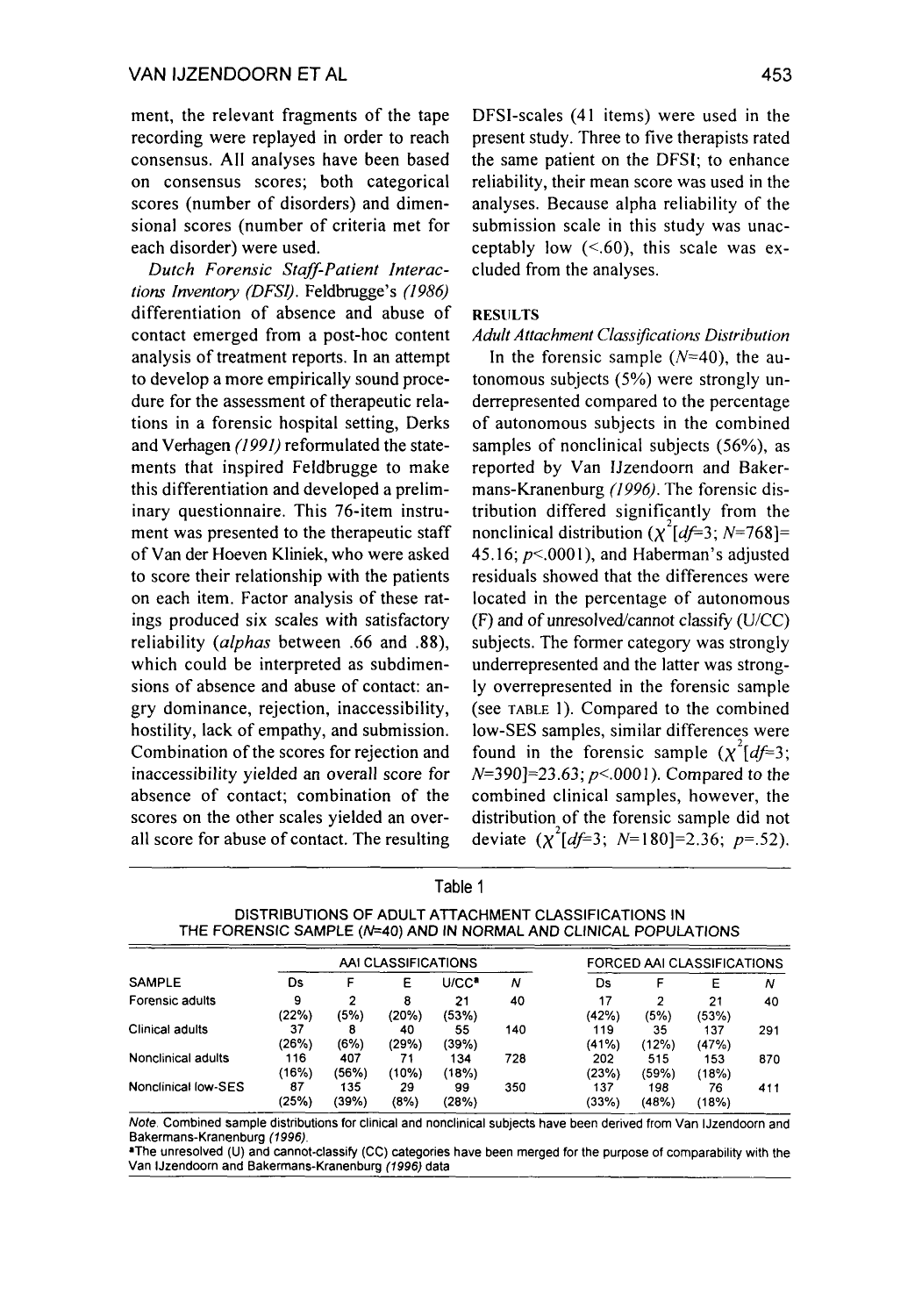## Table 2

## **SCORES ON THE CONTINUOUS PERSONALITY DISORDER SCALES (SIDP-R) IN THE FORENSIC SAMPLE (W40) ACROSS ADULT ATTACHMENT CLASS I** Fl **CAT1 ONS**

|       |      |                     |      |       |      |       |      |        |      |        |           |        | <b>FORCED</b> |       |      |       |       |        |  |
|-------|------|---------------------|------|-------|------|-------|------|--------|------|--------|-----------|--------|---------------|-------|------|-------|-------|--------|--|
|       |      | <b>TOTAL SAMPLE</b> | Ds   |       | F    |       | Е    |        | U    |        | <b>CC</b> |        | Ds            |       | F    |       |       | E.     |  |
|       | М    | (SD)                | м    | (SD)  | м    | (SD)  | М    | (SD)   | М    | (SD)   | м         | (SD)   | М             | (SD)  | м    | (SD)  | М     | (SD    |  |
|       | 1.2  | (1.3)               | 1.0  | (1.2) | 1.5  | (0.7) | 0.9  | (0.6)  | 1.2  | (1.4)  | 1.7       | (1.7)  | 0.8           | (1.0) | 1.5  | (0.7) | 1.6   | (1.5)  |  |
|       | 1.5  | (1.3)               | 0.7  | (0.9) | 1.0  | (0.0) | 2.8  | (1.8)  | 1.2  | (1.0)  | 1.5       | (1.1)  | 1.1           | (1.1) | 1.0  | (0.0) | 1.8   | (1.5)  |  |
| ical  | 1.1  | (1.3)               | 0.7  | (0.9) | 0.0  | (0.0) | 1.2  | (1.4)  | 1.0  | (1.2)  | 1.7       | (1.6)  | 0.6           | (0.7) | 0.0  | (0.0) | 1.7   | (1.5)  |  |
|       | 3.9  | (2.9)               | 2.3  | (2.2) | 2.5  | (0.7) | 4.9  | (2.8)  | 3.4  | (3.2)  | 5.0       | (3.1)  | 2.5           | (1.8) | 2.5  | (0.7) | 5.0   | (3.3)  |  |
|       | 1.3  | (1.2)               | 1.0  | (0.7) | 1.0  | (1.4) | 1.0  | (0.9)  | 1.0  | (0.8)  | 2.1       | (1.6)  | 0.8           | (0.6) | 1.0  | (1.4) | 1.7   | (1.3)  |  |
| ic    | 1.8  | (1.9)               | 1.2  | (1.6) | 0.5  | (0.7) | 1.0  | (1.1)  | 2.0  | (1.7)  | 2.9       | (2.5)  | 1.5           | (1.6) | 0.5  | (0.7) | 2.1   | (2.2)  |  |
| в     | 3.2  | (2.6)               | 2.1  | (1.4) | 2.0  | (1.4) | 3.4  | (3.5)  | 3.7  | (2.6)  | 3.5       | (2.8)  | 2.3           | (1.8) | 2.0  | (1.4) | 4.0   | (3.0)  |  |
| Ċ     | 2.8  | (2.1)               | 2.0  | (1.7) | 1.0  | (1.4) | 2.9  | (2.5)  | 3.5  | (2.5)  | 3.0       | (1.8)  | 2.1           | (1.8) | 1.0  | (1.4) | 3.5   | (2.2)  |  |
|       | 2.0  | (1.7)               | 1.1  | (0.6) | 1.5  | (0.7) | 1.9  | (1.8)  | 2.3  | (2.4)  | 2.5       | (1.5)  | 1.0           | (0.8) | 1.5  | (0.7) | 2.8   | (1.9)  |  |
|       | 11.0 | (7.0)               | 7.4  | (3.8) | 6.0  | (2.8) | 10.1 | (8.3)  | 12.5 | (7.8)  | 14.1      | (6.6)  | 7.7           | (4.3) | 6.0  | (2.8) | 14.1  | (7.6)  |  |
|       | 1.3  | (1.2)               | 1.0  | (1.0) | 1.5  | (2.1) | 2.1  | (1.4)  | 1.2  | (1.3)  | 1.0       | (0.6)  | 0.8           | (0.9) | 1.5  | (2.1) | 1.7   | (1.2)  |  |
|       | 1.6  | (1.6)               | 1.6  | (1.1) | 3.5  | (3.5) | 0.9  | (0.8)  | 1.4  | (1.7)  | 1.8       | (2.0)  | 1.2           | (1.0) | 3.5  | (3.5) | 1.7   | (1.9)  |  |
|       | 1.7  | (1.2)               | 1.1  | (1.1) | 0.5  | (0.7) | 2.0  | (1.2)  | 1.5  | (0.7)  | 2.3       | (1.3)  | 1.3           | (0.9) | 0.5  | (0.7) | 2.1   | (1.2)  |  |
| ggr.  | 1.8  | (2.0)               | 0.7  | (0.9) | 0.5  | (0.7) | 2.0  | (2.6)  | 2.4  | (2.0)  | 2.2       | (2.2)  | 1.2           | (1.3) | 0.5  | (0.7) | 2.3   | (2.4)  |  |
|       | 6.3  | (3.9)               | 4.3  | (3.0) | 6.0  | (7.1) | 7.0  | (4.0)  | 6.5  | (3.4)  | 7.3       | (4.5)  | 4.5           | (2.4) | 6.0  | (7.1) | 7.8   | (4.1)  |  |
|       | 1.3  | (1.5)               | 0.8  | (0.8) | 0.0  | (0.0) | 0.9  | (1.2)  | 1.4  | (1.1)  | 2.2       | (2.2)  | 0.8           | (0.8) | 0,0  | (0.0) | 1.9   | (1.9)  |  |
| ating | 1.1  | (1.1)               | 0.4  | (0.5) | 0.5  | (0.7) | 0.9  | (1.0)  | 1.4  | (1.1)  | 1.5       | (1.3)  | 0.9           | (1.0) | 0.5  | (0.7) | $1.2$ | (1.1)  |  |
|       | 20.4 | (11.3)              | 13.2 | (6.4) | 13.0 | (7.1) | 20.4 | (10.0) | 21.5 | (12.3) | 26.5      | (12.3) | 14.2          | (5.7) | 13.0 | (7.1) | 26.1  | (12.1) |  |

*'p<.05;* **"p<.Ol.**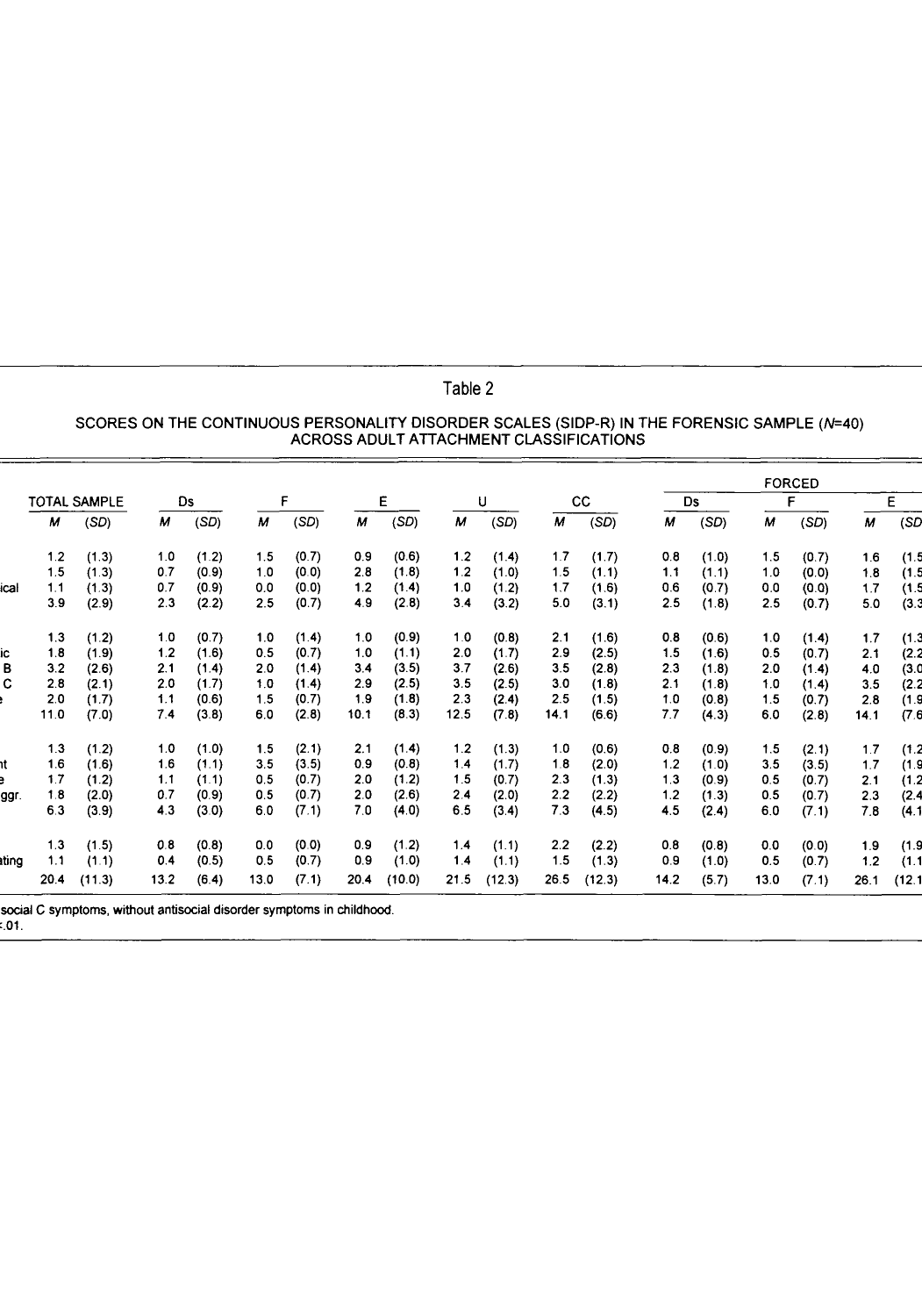The clinical samples contained subjects with a diversity of clinical syndromes and disorders, such as depression, BPD, and conduct disorders *(Van IJzendoorn* & *Bakermans-Kranenburg, 1996).* The forced classifications distribution of the forensic sample did not deviate from the forced distribution of the clinical samples.

## *Childhood Experiences*

Age of subjects at intake, the hospital in which they resided, or the degree to which they had previously experienced psychotherapy of some kind made no difference for the adult attachment classifications. On the continuous AAI insecurity scale, childrearing history did make a difference, however. Subjects with a history of discontinuous and institutionalized child-rearing experiences were more insecure than subjects with more stable backgrounds and who were raised in families *(F[ 1,38]=8.83; p=.005).* In fact, 9 out of 10 extremely anxious CC subjects had been raised in institutions instead of families, whereas both secure-autonomous subjects had been raised in families.

## *Attachment and Personality Disorders*

Not surprisingly, in the forensic sample, the prevalence of the antisocial personality disorder was highest (see **TABLE** *2).* In general, the disorders of the "dramatic" Bcluster were found to have the highest prevalence. Because of comorbidity, the total of *64* personality disorder diagnoses were observed in only *22* subjects *(55%).*  Thus, almost half of the sample did not meet the number of criteria required for diagnosis of any personality disorder. Even though the vast majority met a number of criteria of one or more personality disorders, many subjects remained just below the threshold values required for formal diagnosis. It is important, therefore, to include the dimensional scales for personality disorders in the description of this sample *(McReynolds, 1989; Widiger & Frances, 1985; Zimmerman, 1994).* 

When the subjects with and without one or more personality disorders were crosstabulated against the attachment classifications, the outcome was significant for the forced classifications  $(\chi^2[df=2;N=40] = 8.33;$ exact  $p=014$ ), but not for the five-way classifications  $(\chi^2[df=4; N=40] = 3.41;$  exact *p=.55).* Preoccupied (E) subjects showed significantly more personality disorders than did subjects in the other forced attachment classifications. Preoccupied subjects more often suffered, in particular, from anxious personality disorders in the C cluster  $(\chi^2[d=2; N=40] = 7.71$ ; exact  $p=0.048$ ). On a descriptive level, it should be noted that the CC attachment category contained most personality disorders *(8* of 11 CC subjects), and this category seemed therefore most disturbed in terms of Axis II *DSM-III-R* diagnoses.

Leaving the small autonomous category out, the dismissing attachment category showed significantly less personality disorder symptoms than did the preoccupied group (F[I *,36]=13.96; p=.0006)* using forced classifications. When the five-way AAI classifications were used, the overall test was marginally significant *(F[3,34]= 2.58; p=.07),* but the contrast between the dismissing category and the other categories (E, U, CC) proved to be significant *(t[25]=-3.18; p=.004).* The same was true for the separate A, B, and C clusters of personality disorder symptoms: The dismissing category always showed fewer personality disorder symptoms than did the other insecure categories. The CC category seemed to be the most disturbed; in *8* of *14* comparisons, CC subjects showed most personality disorder symptoms, showed the highest cluster scores, and were ascribed most personality disorder symptoms overall. In the majority of comparisons, the small autonomous attachment category appeared to show the lowest number of personality disorder symptoms.

Correlations between the personality disorder scales and the **AAI** insecurity scale confirmed the trends described above. The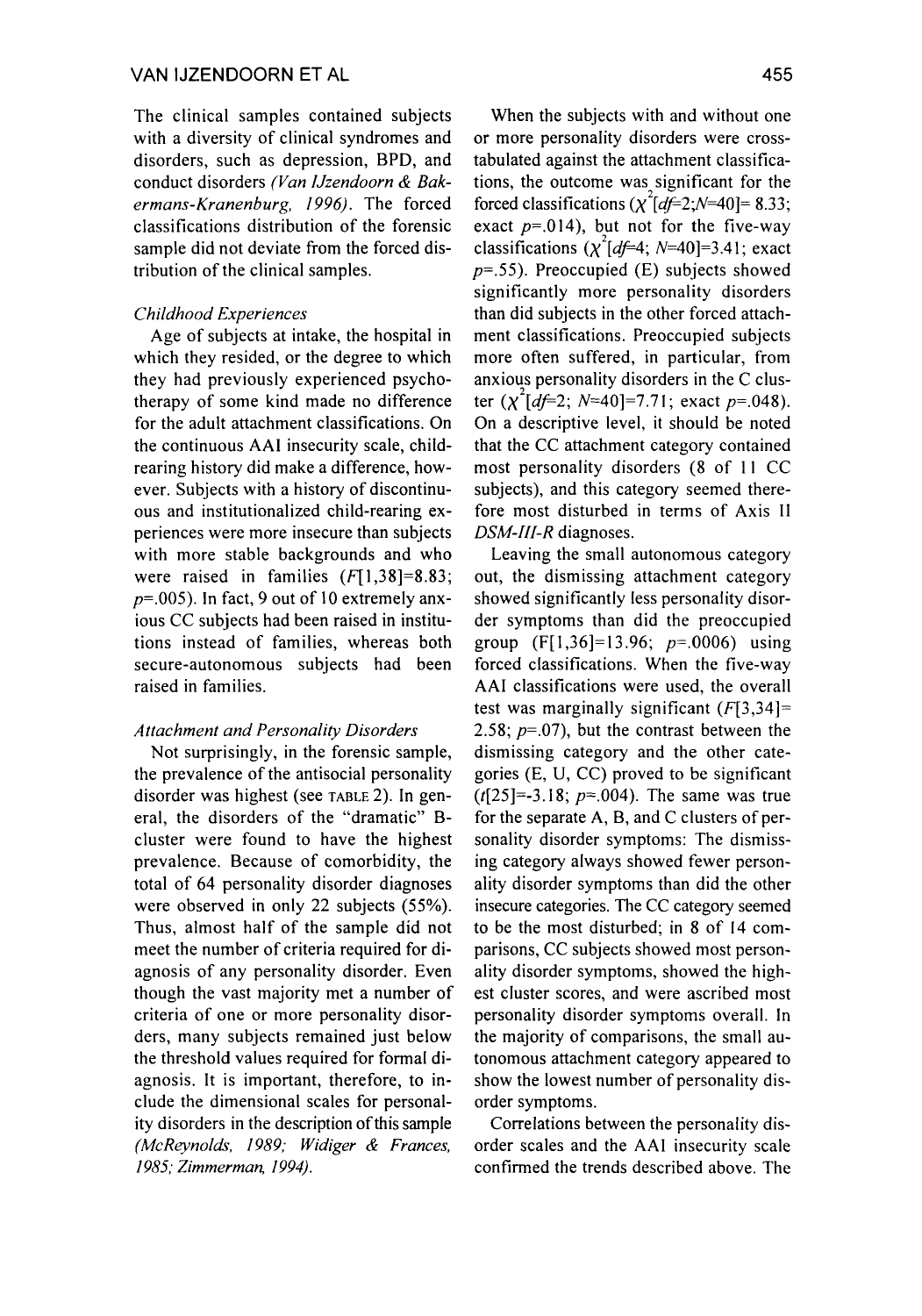total number of personality disorder symptoms was significantly related to attachment insecurity. In particular, the disorders in the "dramatic" B-cluster were associated with attachment insecurity, as were indicators of the sadistic and self-defeating personality disorders (see **TABLE** 2).

## *Adult Attachment Classlfications and Staff-Patient Interactions*

Staff-patient interactions, as measured by the DFSI scales for angry dominance, rejection, inaccessibility, hostility, and absence of empathy, did not differentiate among the adult attachment classifications. The continuous AAI insecurity scale, however, did correlate with the scales for staffpatient interaction. In particular angry dominance was associated with attachment insecurity *(r=.30; p<.05).* The overall scale for abuse of contact was also related to attachment insecurity *(r=.26; p<.05).* 

## *Staff-Patient Interactions and Personality Disorders*

The dimensional scales for personality disorders were associated with characteristics of staff-patient interactions in the forensic mental hospital. In particular, the total number of "dramatic" personality disorders (cluster B) was related to more abusive staff-patient interactions  $(r=31; p<.05)$ . The number of anxious personality disorders (cluster C), however, was associated with less abusive staff-patient interactions *(r =-.29; p<.05).* 

## Attachment, Personality Disorder, Staff-*Patient Interactions: Multivariate View*

In two hierarchical multiple regression analyses, the amount of contact abuse and absence of contact was predicted on the basis of child-rearing history (institution vs. family), attachment representation (AAI insecurity scale), and a number of selected dimensional personality disorders (paranoid, antisocial C, dependent, and sadistic). The regression equation for abuse of contact was significant *(fl2,37]=9.52; p=.OOOl),* 

and contained dependent and antisocial personality disorders as significant predictors. The percentage of explained variance amounted to 34% (multiple  $R = .58$ ;  $R^2 = .34$ ). Lower scores on dependent personality disorder, and higher scores on antisocial personality disorder predicted more abuse of contact in the staff-patient interaction. The hierarchical multiple regression on absence of contact did not yield a significant multivariate regression equation.

## **DISCIISSION AND CONCLUSIONS**  *Insecure Attachments*

In the present sample, the distribution of attachment classifications deviates strongly from distributions in nonclinical populations. In particular, the autonomous or secure type of attachment is underrepresented-with only two subjects *(5%)* being classified secure in this group-whereas the unresolved and cannot-classify categories are overrepresented. The forensic distribution, however, does not differ from the distributions usually found in clinical samples without a criminal background. Insecure attachment may be a general mental health risk factor, rather than a specific determinant of severe criminal behavior.

Attachment insecurity is associated with childhood experiences of institutional care. In particular, the CC subjects have almost all been raised in institutional care, and they appear to show most personality disorders compared to the other attachment groups. Hesse *(1996)* suggested that *CC* subjects show a global breakdown of coherent discourse about attachment experiences, whereas the dismissing and preoccupied subjects display an insecure but systematic strategy to discuss attachment issues. The unresolved subjects show only a local breakdown in the discourse on loss or other trauma.

## *Insecure Attachments and Personality Disorders*

The relation between clinical diagnosis and attachment representation is complicated. In a recent review of clinical attach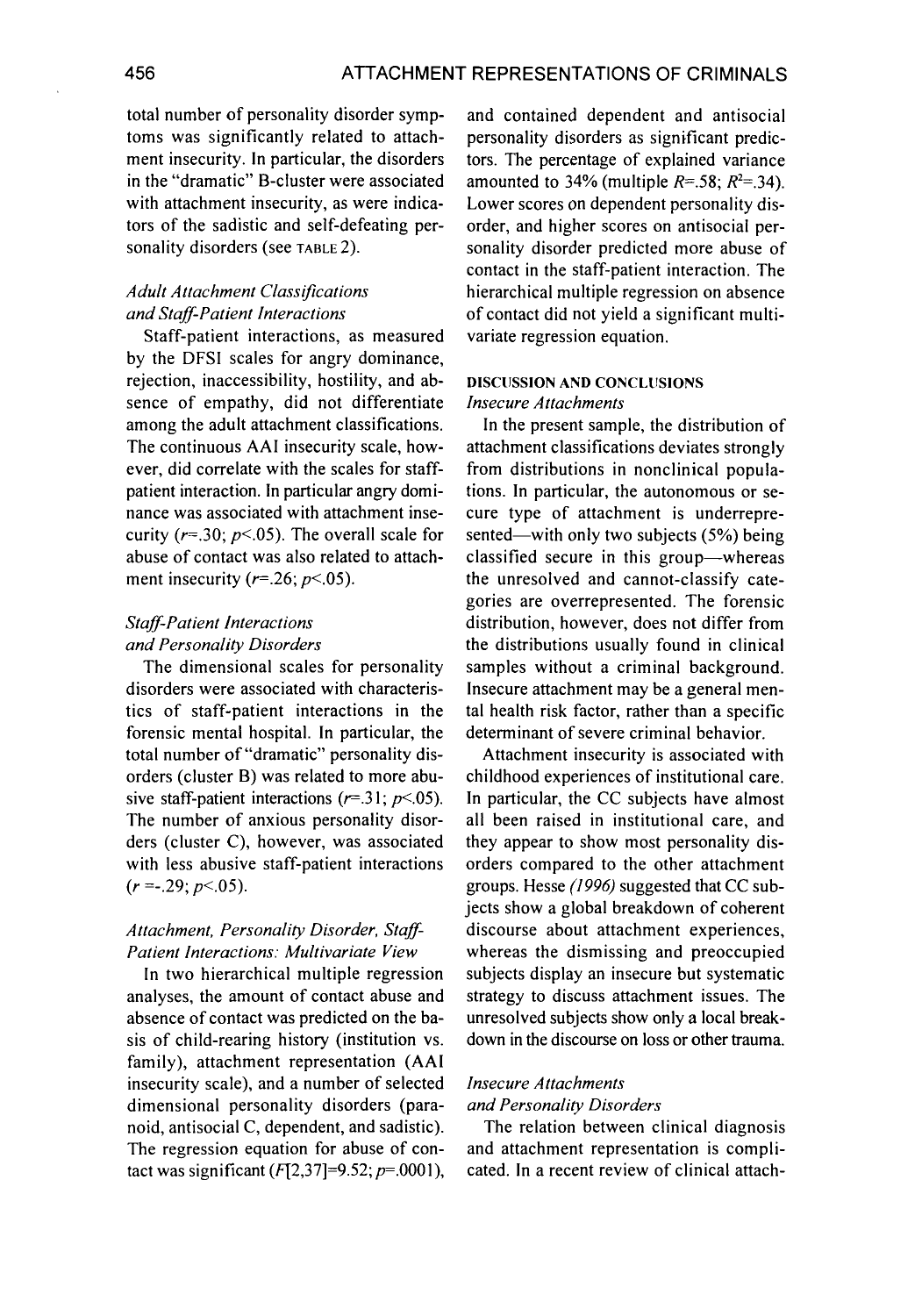ment studies *(Van IJzendoorn* & *Bakermans-Kranenburg, 1996),* it was noted that clinical status is not associated with a specific insecure adult attachment category. In the present forensic sample, similar trends can be observed. First, the association between dramatic, "externalizing" problems (e.g., cluster B disorders) and dismissing attachment on the one hand, and the association between "internalizing" problems (e.g., cluster C disorders) and preoccupied attachment on the other hand *(Rosenstein*  & *Horowitz, 1993),* have not been confirmed. In fact, the preoccupied patients appear to be more disturbed than the dismissing subjects in both domains.

Second, the more signs of personality disorders can be diagnosed, the more insecurely attached are the patients. In particular, the cluster B disorders and the sadistic and self-defeating disorders are less frequent in less insecure subjects and more frequent in unresolved or CC subjects. The latter subjects suffer from a dual insecurity that is indicated by a local or global breakdown of a consistent attachment strategy, combined with an underlying insecure attachment representation. The dual insecurity may aggravate the personality disorder problems. It may also be that more severely disordered persons tend to develop this dual insecurity more easily than less disturbed persons when they are faced with potentially traumatic events. It should be noted that, in the current sample, many subjects had experienced maltreatment and abuse that led to the U classification. In normal samples, this classification is more often based on experiences of loss through death of attachment figures such as grandparents or other family members *(Ainsworth* & *Eichberg, 1991).* 

## *Therapeutic Relationships*

In a forensic mental hospital, the development of a therapeutic relationship between patients and staff may be compared to the development of an attachment relationship, and the staff may try to provide a

secure base from which to explore the mental problems of patients *(Bowlby, 1988).* At the same time, the relationship between patients and staff may be considered as a sensitive gauge for progress in therapy *(Keijsers, Schaap, Hoogduin,* & *Peters, 1991).*  Patients with abusive relationships in the protected and therapeutic environment of the mental hospital may be unable to establish healthy bonds in real-life circumstances. It is therefore important to note that the patients' attachment insecurity is indeed related to their interactive behavior with the staff. The autonomous subjects systematically show least problematic interactive behavior, followed by the dismissing subjects. The associations are, however, not very strong, and are statistically significant only in the case of abuse of contact in the staff-patient relationship.

The number of personality disorder symptoms is also associated with problems in the therapeutic relationship. It is not remarkable that antisocial personality disorder leads to abuse of contact with the staff. Dependent personality disorder, on the other hand, seems to serve **as** a buffer against abusive interactions with the staff, The dependent person suffers from lack of initiative in interpersonal relationships, and from lack of self-confidence *(American Psychiatric Association, 1987).* From the perspective of the staff, it may be easier to deal with patients who lack initiative and are in need of help in making decisions than with those who are inclined to self-asserting initiatives. Antisocial and dependent personality disorders explain about **34%** of the variance in staff-patient interactions.

#### *Limitations*

Before summarizing the findings of this study, some limitations of the present study should be noted. First, the sample size **(N=40)** does not allow for a rigorous test of a multivariate model with many free parameters. The complexity of **the** forensic psychiatric domain nevertheless requires models in which multiple factors operate to ex-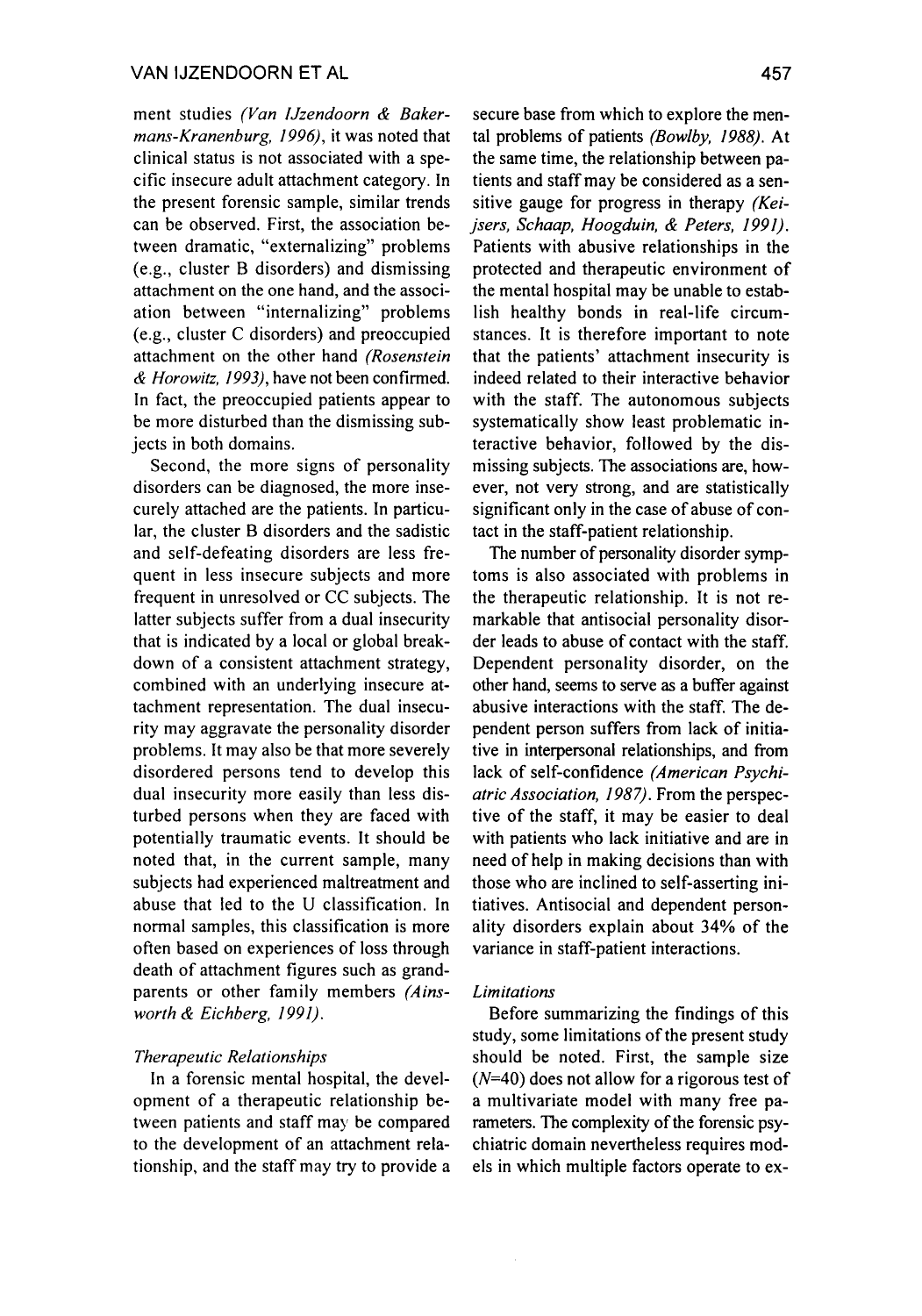plain staff-patient interactions. Second, triangulation should be preferred over information from a single source, especially in the area of personality disorders *(McReynolds, 1989; Riso, Klein, Anderson, Quimette,* & *Lizardi, 1994; Zimmerman, 1994).*  Observations of staff-patient interactions by trained, external observers may also increase the validity of their assessment. The DFSl has shown its potential value as a measure for staff-patient interactions, but this instrument should be validated more extensively in future studies. Third, the personality disorder diagnoses should be supplemented with diagnoses of other psychiatric problems to cover the full array of mental disturbances that prevented the patients from being held fully accountable for their criminal acts. Fourth, a comparison group of severe criminals without mental disturbances, if available, would make it possible to disentangle crime and mental illness as correlates of attachment. The prospects of engaging such a group in this type of research, however, seem unlikely.

#### **CONCLUSIONS**

In sum, this study shows some of the potentials and limitations of the application of attachment theory in a forensic psychiatric context. First, early attachment experiences such as separation from attachment figures and being raised in institutional care, appear to be related to the current insecurity of attachment representations as well as to personality disorders of forensic psychiatric patients. Second, insecurity of attachment representations is found to be associated with personality disorders, and with more problematic, i.e. more abusive, interactions with the therapeutic staff in the forensic mental hospital. Third, secure attachment representations appear to be virtually absent among mentally disturbed criminal offenders. Fourth, attachment appears to be a less powerful predictor of the quality of the developing staff-patient relationship than are personality disorders.

The current investigation is unique in at

least two ways. To our knowledge, it is the first systematic application of modem attachment theory to the forensic psychiatric domain, and it demonstrates the relevance of this theoretical framework. Second, this study is one of the first AAI studies to take on the challenge of explaining variations in the therapeutic process conceptualized as the development of an attachment relationship between patient and therapist. Attachment theory holds great promise for application in clinical settings, and the AAI may supplement available diagnostic tools and help to guide the therapeutic process. Minde and Hesse *(1996)* recently showed how information about attachment may help to determine the course of individual therapy. Residential treatment may be grounded in attachment theory by emphasizing the necessity of a continuous and responsive relationship of therapeutic workers with their patients.

#### **REFERENCES**

- Ainsworth. M.D.S.. & Eichberg, C. **(1991).** Effects on infant-mother attachment of mother's unresolved loss of an attachment figure or other traumatic experience. In P. Marris, **J.** Stevenson-Hinde, & C. Parkes (Eds.), *Attachment across the lfe cycle* (pp. 160-183). New York: Routledge.
- American Psychiatric Association. (1987). Diagnos*tic and statistrcal manual of mental disorders*  (Third ed.-Rev.). Washington, DC: Author.
- Bakermans-Kranenburg, M.J.. & Van IJzendoorn, M.H. (1993). A psychometric study of the Adult Attachment Interview: Reliability and discriminant validity. *Developmental Psychology 29,* 870-880.
- Delsky, J. & Nezworski, **I.** (1988) (Eds.). *Clinical rmplications ofattachment.* Hillsdale, NJ: Erlbaum.
- Bourget, D., & Labelle, A. (1992). Homicide. infanticide, and tilicide. *Psychiatric Clinics of North America, 15, 661–673.*
- Bowlby, J. (1944). Fourty-four juvenile thieves: Their characters and home life. *International Joiir*nal of Psycho-Analysis, 25, 19-52; 107-127.
- Bowlby, J. (1988). A *secure base: Clinical applications ofattachment theory.* London: Routledge.
- Derks, F.C.H., Blankstein, J.11, & Hendrickx, J.J.P. **(1993).** Treatment and security: **The** dual nature of forensic psychiatry. *International Journal of Law*<br>and Psychiatry, 16, 217–240.
- Derks, F.C.H.. & Verhagen, M.F.M. (1991). *('onstrrictie interactreschalen staf/pati@nt* [The Dutch Forensic Staff-Patient Interactions Inventory **(DFSI)].**  Unpublished manuscript, Dr **H.** van dcr Hoeven Kliniek, Utrecht, The Netherlands.
- Feldbrugge. J.T.T.M. (1986) *Commitmenf to the committed: Treatment as interaction in a,forensic mental hospital.* Lisse: Swcts & Zeitlinger.
- Feldbrugge, J.T.T.M., & Haverkamp, A.P. (1993).